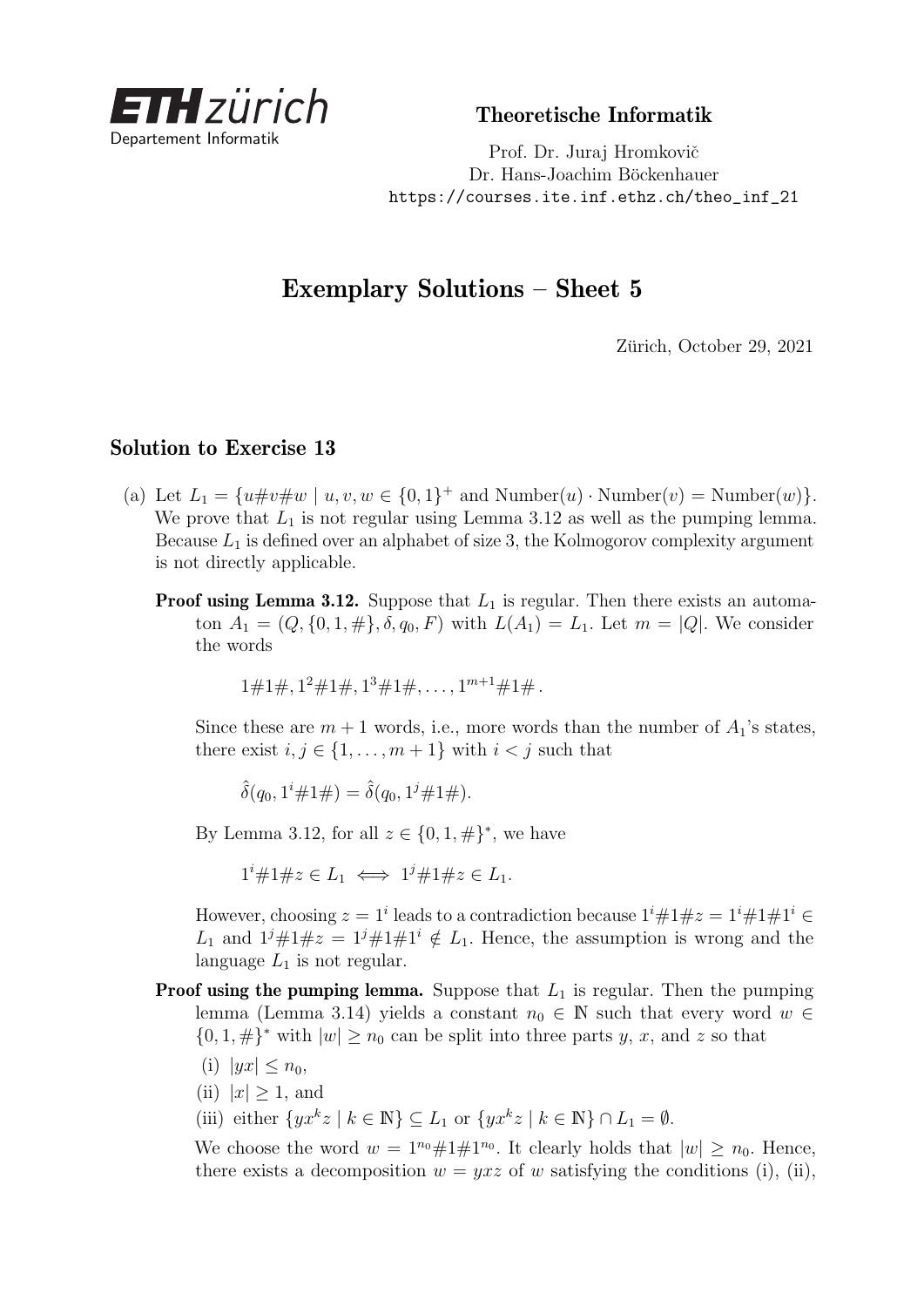and (iii). Because of (i),  $|yx| \le n_0$  holds, thus  $y = 1^l$  and  $x = 1^m$  for  $l, m \in \mathbb{N}$ with  $m \leq n_0$ . Because of (ii),  $m > 0$  holds. Because  $w \in L_1$ , (iii) implies that

 $\{yx^kz \mid k \in \mathbb{N}\} = \{1^{n_0 + (k-1)\cdot m} \# 1 \# 1^{n_0} \mid k \in \mathbb{N}\} \subseteq L_1$ .

However, this is a contradiction because  $yx^2z = 1^{n_0+m} \# 1 \# 1^{n_0} \notin L_1$ . Hence, the assumption is wrong and the language  $L_1$  is not regular.

- (b) Let  $L_2 = \{0^p | p \in \mathbb{N} \text{ is a prime number}\}\.$  We first show that  $L_2$  is not regular using the pumping lemma.
	- **Proof using the pumping lemma.** Suppose that  $L_2$  is regular. Then the pumping lemma (Lemma 3.14) yields a constant  $n_0 \in \mathbb{N}$  such that every word  $w \in \{0\}^*$ with  $|w| \geq n_0$  can be split into three parts *y*, *x*, and *z* so that
		- (i)  $|yx| < n_0$ ,
		- (ii)  $|x| > 1$ , and
		- (iii) either  $\{yx^kz \mid k \in \mathbb{N}\}\subseteq L_2$  or  $\{yx^kz \mid k \in \mathbb{N}\}\cap L_2=\emptyset$ .

We choose the word  $w = 0^p$  for a prime number  $p \geq n_0$ . It clearly holds that  $|w| \geq n_0$ . Hence, there exists a decomposition  $w = yxz$  of w satisfying the conditions (i), (ii), and (iii). Because of (ii),  $m > 0$  holds. Because  $w \in L_2$ , (iii) implies that

 $\{yx^kz \mid k \in \mathbb{N}\} = \{0^{p+(k-1)\cdot m} \mid k \in \mathbb{N}\} \subseteq L_2$ .

Now we choose  $k = p + 1$ . Then  $yx^kz = 0^{p+(k-1)m} = 0^{p+pm} = 0^{p-(m+1)}$ . Hence, we derive a contradiction because  $p \cdot (m + 1)$  is no prime number (recall that  $m > 0$ ). Hence, the assumption is wrong and the language  $L_2$  is not regular.

A consequence of the prime number theorem. We can also show that  $L_2$  is not regular using the Kolmogorov complexity argument or Lemma 3.12. To this end, we need the prime number theorem (Theorem 2.67 in the textbook) that we have not proved in the lecture. The prime number theorem implies that the difference between two consecutive prime numbers can be arbitrarily large: if the difference was upper bounded by some  $k \in \mathbb{N}$ , then there were at least  $n/k$ prime numbers among the first *n* natural numbers. This would contradict the prime number theorem saying that there are approximately *n/* ln *n* such prime numbers.

Now we use this observation in the Kolmogorov complexity argument showing that  $L_2$  is not regular.

**Proof using the Kolmogorov complexity argument.** Suppose that  $L = L_2$  is regular. Let  $p_m$  be the *m*-th prime number. Then  $0^{p_{m+1}-p_m-1}$  is the first word in the language

$$
L_{0^{(p_m)+1}} = \{ y \mid 0^{(p_m)+1}y \in L \}.
$$

Theorem 3.19 yields a constant *c*, independent of *m*, so that

$$
K(0^{p_{m+1}-p_m-1}) \leq \lceil \log_2(1+1) \rceil + c = 1 + c.
$$

Since there are only finitely many programs of constant length at most  $1 + c$ , but the above consequence of the prime number theorems implies that there are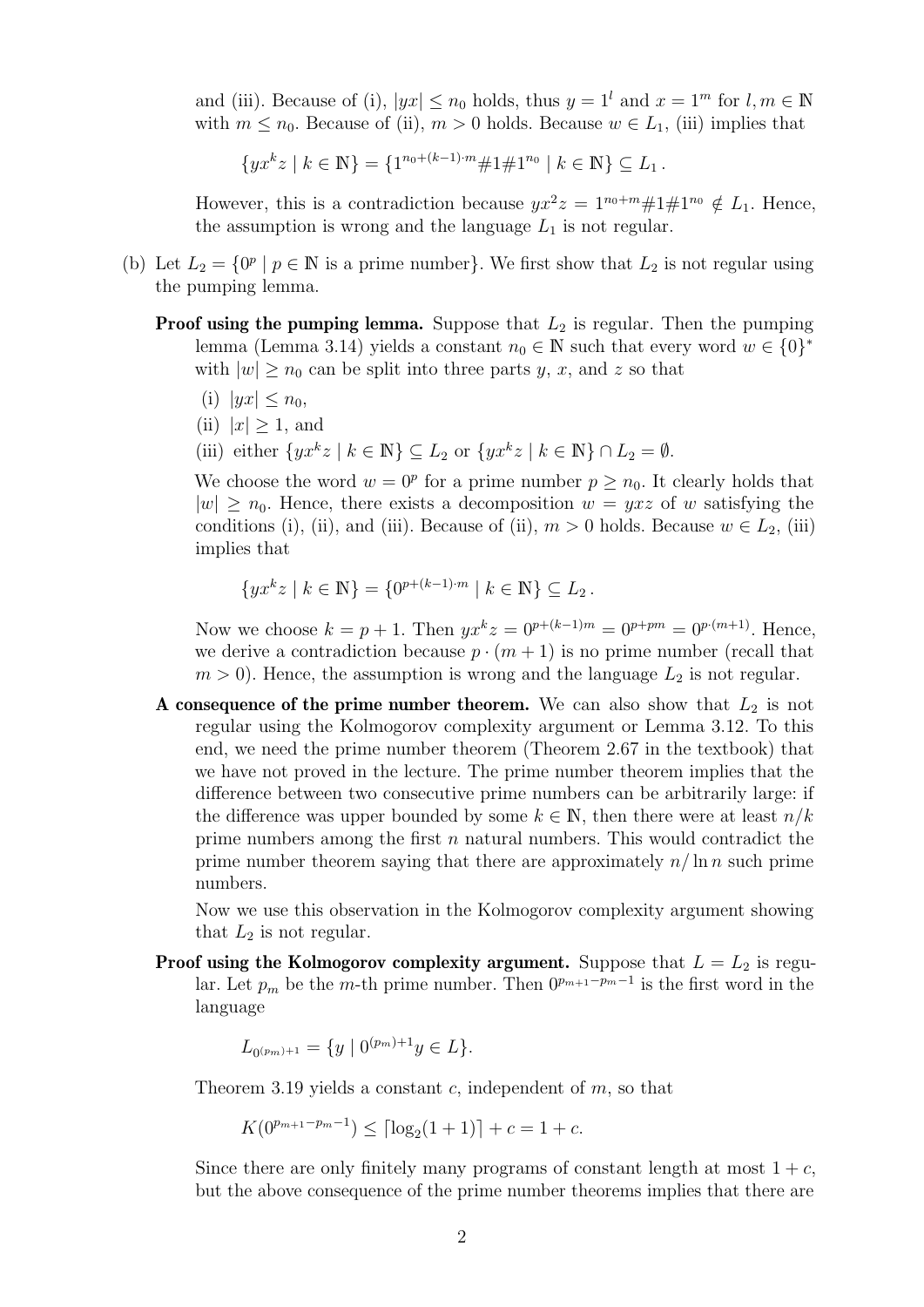infinitely many words of the form  $0^{p_{m+1}-p_m-1}$ , we derive a contradiction. Hence, the assumption is wrong and the language  $L_2$  is not regular.

We can also use the above consequence of the prime number theorem to show that  $L_2$  is not regular, using Lemma 3.12.

**Proof using Lemma 3.12.** Suppose that  $L_2$  is regular. Then there exists an automaton  $A_2 = (Q, \{0\}, \delta, q_0, F)$  with  $L(A_2) = L_2$ . Let  $m = |Q|$ . We choose  $m + 1$ distinct prime numbers  $p_{l_0}, \ldots, p_{l_m}$  such that the differences  $p_{l_j+1} - p_{l_j}$  between consecutive prime numbers are pairwise distinct and – without loss of generality – monotonically increasing. Such prime numbers exist due to the above consequence of the prime number theorem. Then we consider the words

 $0^{p_{l_0}}, 0^{p_{l_1}}, \ldots, 0^{p_{l_m}}$ .

Since these are  $m + 1$  words, i.e., more words than the number of  $A_2$ 's states, there exist  $i, j \in \{0, \ldots, m\}$  with  $i < j$  such that

 $\hat{\delta}_{A_2}(q_0, 0^{p_{l_i}}) = \hat{\delta}_{A_2}(q_0, 0^{p_{l_j}}).$ 

By Lemma 3.12, for all  $z \in \{0\}^*$ , we have

 $0^{p_l} z \in L_2 \iff 0^{p_l} z \in L_2.$ 

However, choosing  $z = 0^{p_{l_i+1}-p_{l_i}}$  leads to a contradiction because

 $0^{p_i} z = 0^{p_{i+1}} \in L_2$ 

and  $0^{p_l} z = 0^{p_l} e^{+(p_{l_i+1}-p_{l_i})} \notin L_2$  by the assumption on the chosen prime numbers. Hence, the assumption is wrong and the language  $L_2$  is not regular.

## Solution to Exercise 14

(a) The following nondeterministic finite automaton *M* accepts the language

 $L = \{x \in \{0, 1\}^* \mid |x|_0 \text{ mod } 3 = 0 \text{ or } x = 1y01 \text{ for } y \in \{0, 1\}^+\}$ .

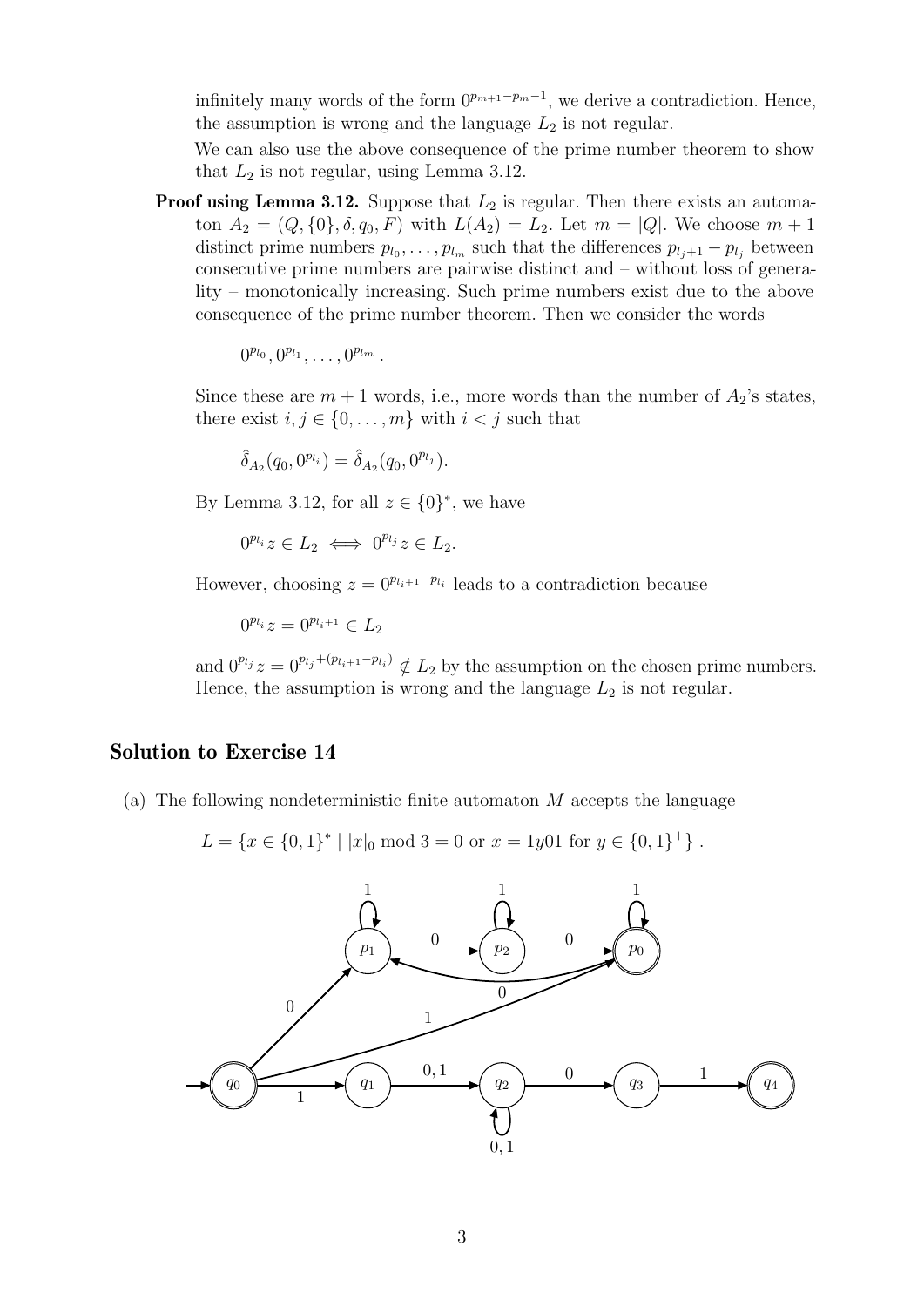This automaton consists of two subautomata for the two languages

$$
L_1 = \{ x \in \{0, 1\}^* \mid |x|_0 \text{ mod } 3 = 0 \}
$$

and

$$
L_2 = \{x \in \{0, 1\}^* \mid x = 1y01 \text{ for } y \in \{0, 1\}^+\}
$$

with  $L_1 \cup L_2 = L$ . The automaton *M* branches from the initial state  $q_0$  nondeterministically into one of the two subautomata. In the states  $p_0$ ,  $p_1$ , and  $p_2$ , M counts the number of zeros in the input modulo three. If the count is 0, the first of two conditions of L is satisfied and M accepts the input in the state  $p_0$ . In the states *q*<sup>1</sup> through *q*4, *M* looks for the pattern *y*01 from the second condition of *L*. The automaton *M* decides nondeterministically in the state  $q_2$  when the suffix 01 starts. The prefix 1 of the overall pattern  $1y01$  is read upon the transition from  $q_0$  to  $q_1$ . The state  $q_0$  must be accepting because the empty word  $\lambda$  is contained in  $L_1 \subseteq L$ .

(b) Applying the power set construction to the provided nondeterministic finite automaton yields the following deterministic finite automaton *A*. All nonreachable states have been left out from *A*. For the sake of the diagram's simplicity, the labels of the states have been shortened, e.g., *pqr* stands for  $\langle {p, q, r} \rangle$ .



## Solution to Exercise 15

(a) Because  $L_1$  and  $L_2$  are regular languages, there exist finite automata

$$
A_1 = (Q_1, \{a, b\}, \delta_1, q_{0,1}, F_1)
$$
 and  $A_2 = (Q_2, \{a, b\}, \delta_2, q_{0,2}, F_2)$ 

with  $L(A_1) = L_1$  and  $L(A_2) = L_2$ . We provide a finite automaton A with  $L(A) = L$ that implies the regularity of  $L = L_1(c) L_2$ . Without loss of generality, we assume that the sets  $Q_1, Q_2$ , and  $\{q_s\}$  are pairwise disjoint, where  $q_s$  is an additional state. Let  $A = (Q_1 \cup Q_2 \cup \{q_s\}, \{a, b, c\}, \delta, q_{0,1}, F_2)$  be the automaton with the transition function  $\delta$  defined as follows:

$$
\delta(q, s) = q' \text{ for all } s \in \{a, b\} \text{ and } q \in Q_1 \text{ with } \delta_1(q, s) = q',
$$
  
\n
$$
\delta(q, s) = q' \text{ for all } s \in \{a, b\} \text{ and } q \in Q_2 \text{ with } \delta_2(q, s) = q',
$$
  
\n
$$
\delta(q, c) = q_{0,2} \text{ for all } q \in F_1,
$$
  
\n
$$
\delta(q, c) = q_s \text{ for all } q \in (Q_1 - F_1) \cup Q_2, \text{ and}
$$
  
\n
$$
\delta(q_s, s) = q_s \text{ for all } s \in \{a, b, c\}.
$$